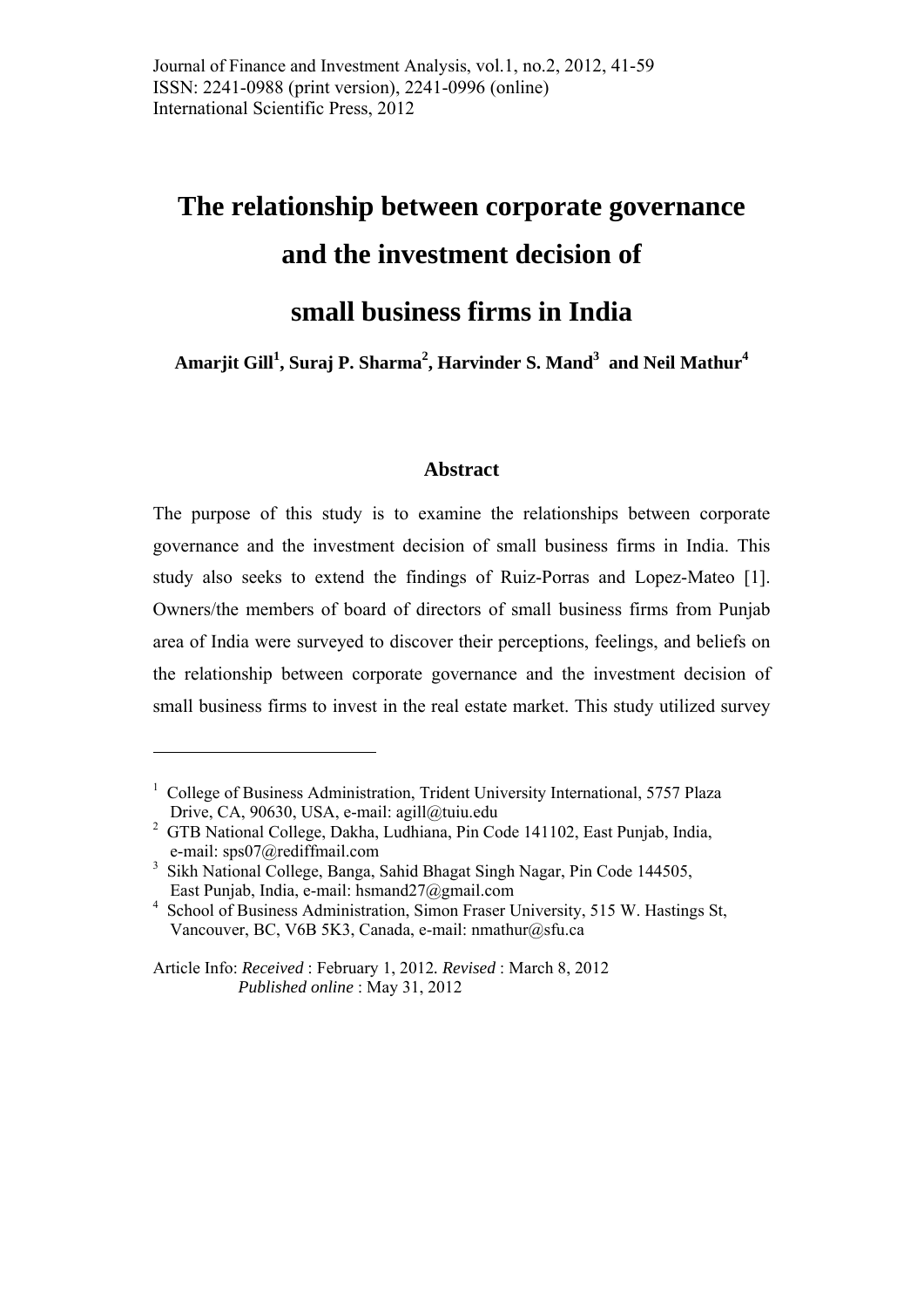research (a non-experimental field study design). Overall results show that the CEO tenure, the CEO duality, board size, total assets of the firm, and small business performance positively impact on the investment decision of the small business firms in India. The CEO duality, total assets, and firm performance positively impact on the investment decision of small business firms in the Indian service industry. The board size and the firm performance positively impact on the investment decision of small business firms in the Indian manufacturing industry. This study contributes to the literature on the relationship between corporate governance and the investment decision of small business firms. The study can be useful for real estate investors and investment advisors.

#### **JEL classification numbers:** G32

**Keywords:** CEO tenure, CEO duality, board size, firm performance, investments

# **1 Introduction**

The purpose of this study is to examine the relationship between corporate governance and the investment decision of small business firms in India. The growth of small business firms depends on the investments and the good corporate governance is required to make sound investment decisions. Kajola [2, p.16] defines corporate governance as the system by which business corporations are directed and controlled.

According to Ruiz-Porras and Lopez-Mateo [1] corporate governance theory contributes to explain firms´ behavior and their decisions, like investment ones. Grabowski and Mueller [3] also suggest that the degree of the separation between ownership and control explains investment decisions. In addition, Gugler *et al.* [4] explain ownership structures systematically affect investment decisions of the firm.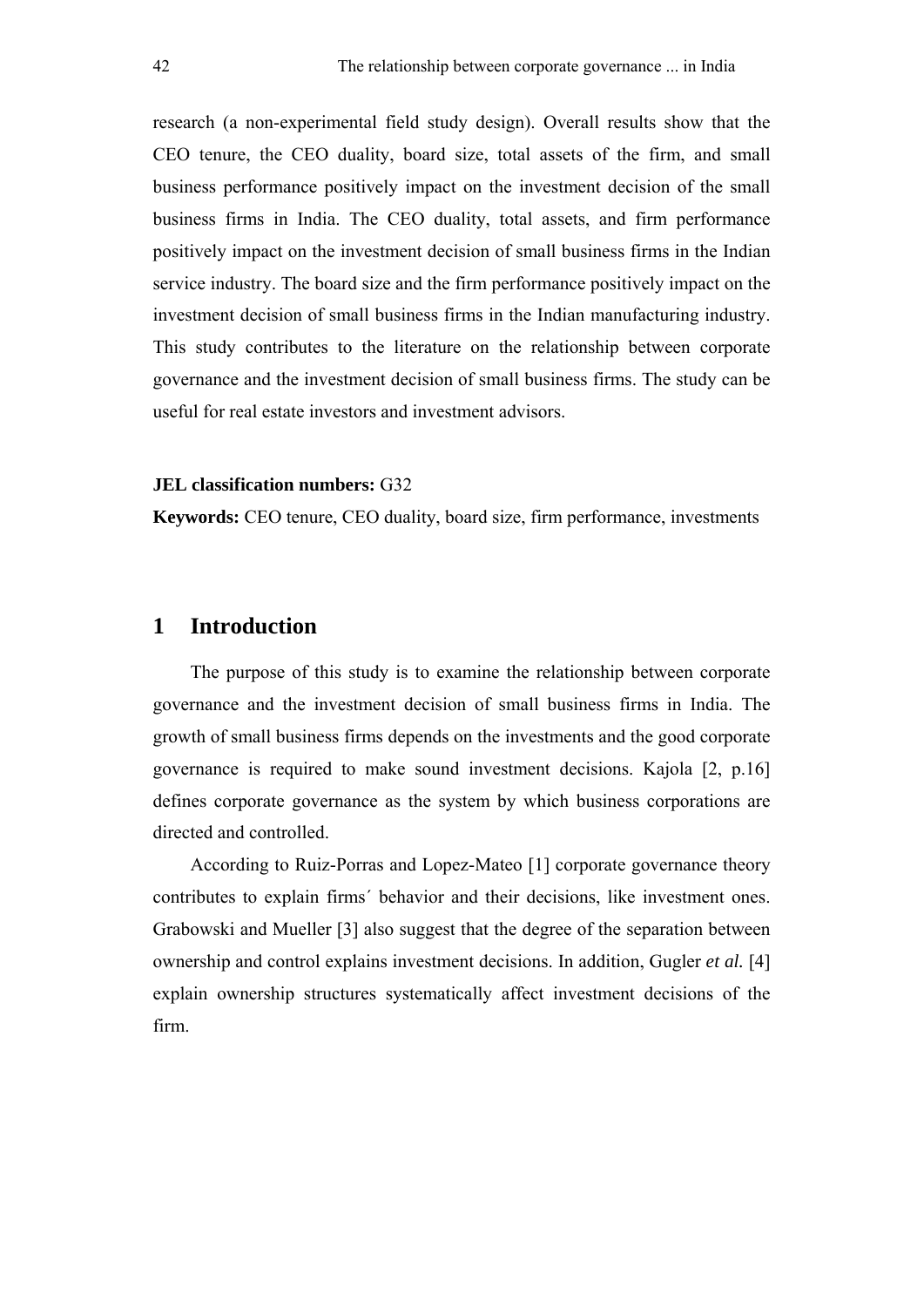The potential growth of the firm cannot be achieved without investments. One of the investment areas is real estate investment. The real estate investment is necessary to operate and to expand small business firms. Some economists believe that good corporate governance practices contribute to firm growth [5]. They also argue that good practices increase returns on equity and promote efficiency of the firm which is in the favor of all stakeholders. Thus, good corporate governance leads to economic growth by enhancing corporate decisions [1, p.19].

The improvement in the investment of the firm is necessary to achieve the overall corporate objectives, to keep the organizations in business, and to create a greater prospect for future opportunities. Modern firms are run by professional managers [agents] [6] who may not work in the favor of shareholders (principals). The principal-agent problem has a negative impact on future investment the firm. Corporate governance plays an important role in minimizing i) an agency problem and ii) agency costs. The board of directors minimizes agency problems and the agency costs by aligning managers' and shareholders' interests. The minimization of agency problems and the agency costs helps corporations to maximize the shareholders' wealth by exploring future investment opportunities.

This study examines the relationship between corporate governance and the investment decision of small business firms in India. Ruiz-Porras and Lopez-Mateo [1] has examined the relationship between the corporate governance and investment decision of the firm in Mexican manufacturing firms. This study seeks to extend the above study by analyzing data from Indian small business firms.

The literature cites a number of variables that are potentially associated with the investment decision of the firm. In this study, the selection of exploratory variables is based on the previous empirical work. The choice of proxy variables can be limited, however, due to data limitations. As a result, the set of proxy variables includes seven factors: The CEO tenure, the CEO duality, board size, total assets, small business performance, industry dummy, and investment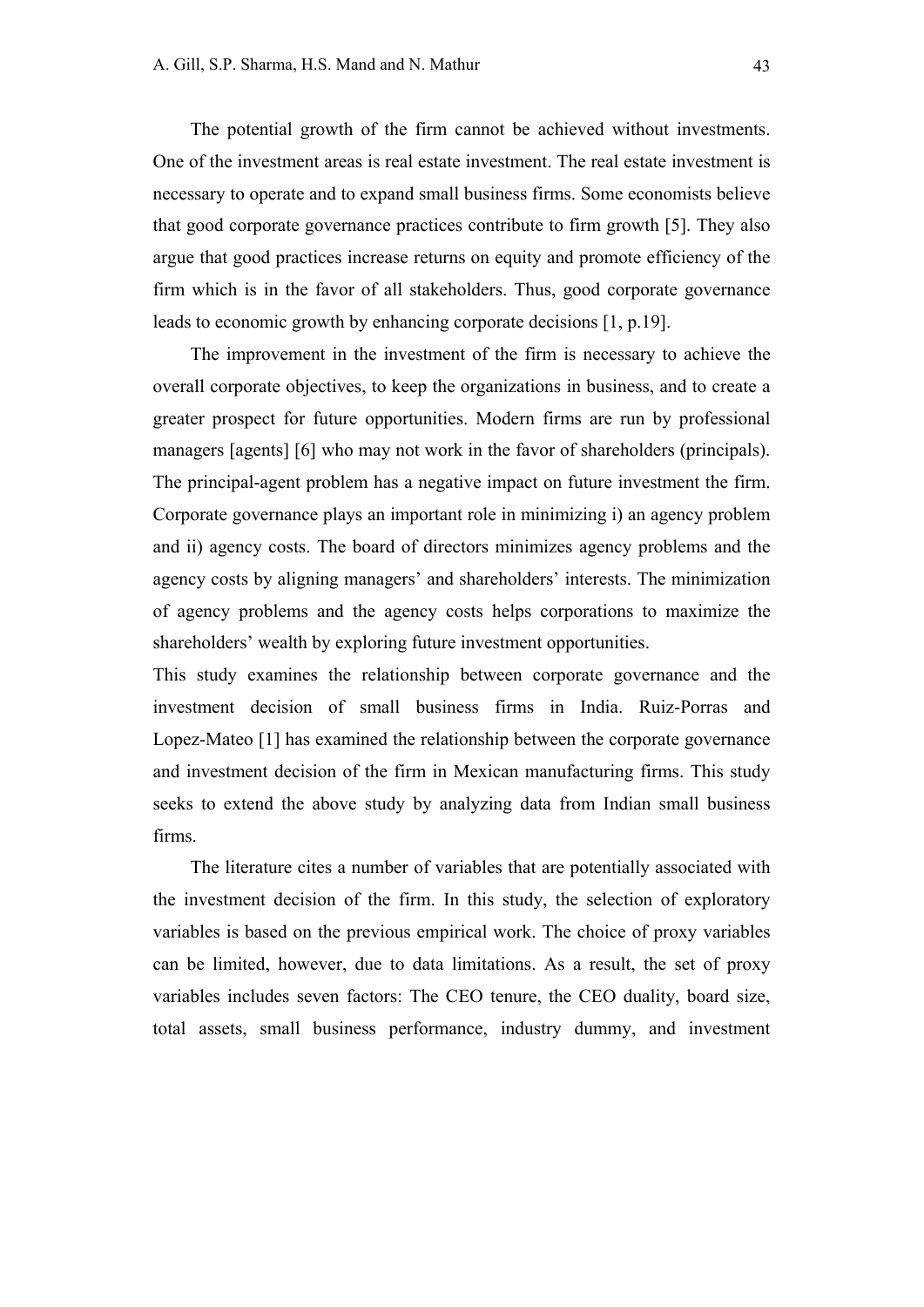decision.

This study contributes to the literature on the relationship between corporate governance and investment decision the firm in at least two ways. First, it focuses on Indian small business firms while a very limited research has been conducted on such firms recently. Second, this study validates some of the findings of previous authors by testing the relationship between the CEO tenure, the CEO duality, board size, total assets, small business performance, industry dummy, and investment decision. Thus, this study adds substance to the existing theory developed by previous authors.

# **2 Literature Review**

Corporate governance deals with the rights and responsibilities of a company's management, its board, shareholders and various stakeholders such as employees and customers. The corporate governance affects the investment decisions of the company. Therefore, good corporate governance is necessary to make sound investment decisions which, in turn, help firms to prosper in the domestic as well as in the global market.

Modern firms are managed under the direction of a board of directors. According to [2, p.17] the board of directors delegates responsibilities to the CEO and other management staff who manages day-to-day affairs of the firm. The directors, with their wealth of experience, provide leadership and direct the affairs of the business with high sense of integrity, commitment to the firm, its business plans, and long-term shareholder value.

The CEO supervises the operations of the firm in effective and ethical manners, and prepares the strategic plans, annual operating plans, and budgets for the board's approval [2]. Thus, the CEO plays an important role in the investment decision of the firm. The CEO tenure has a positive impact on the investment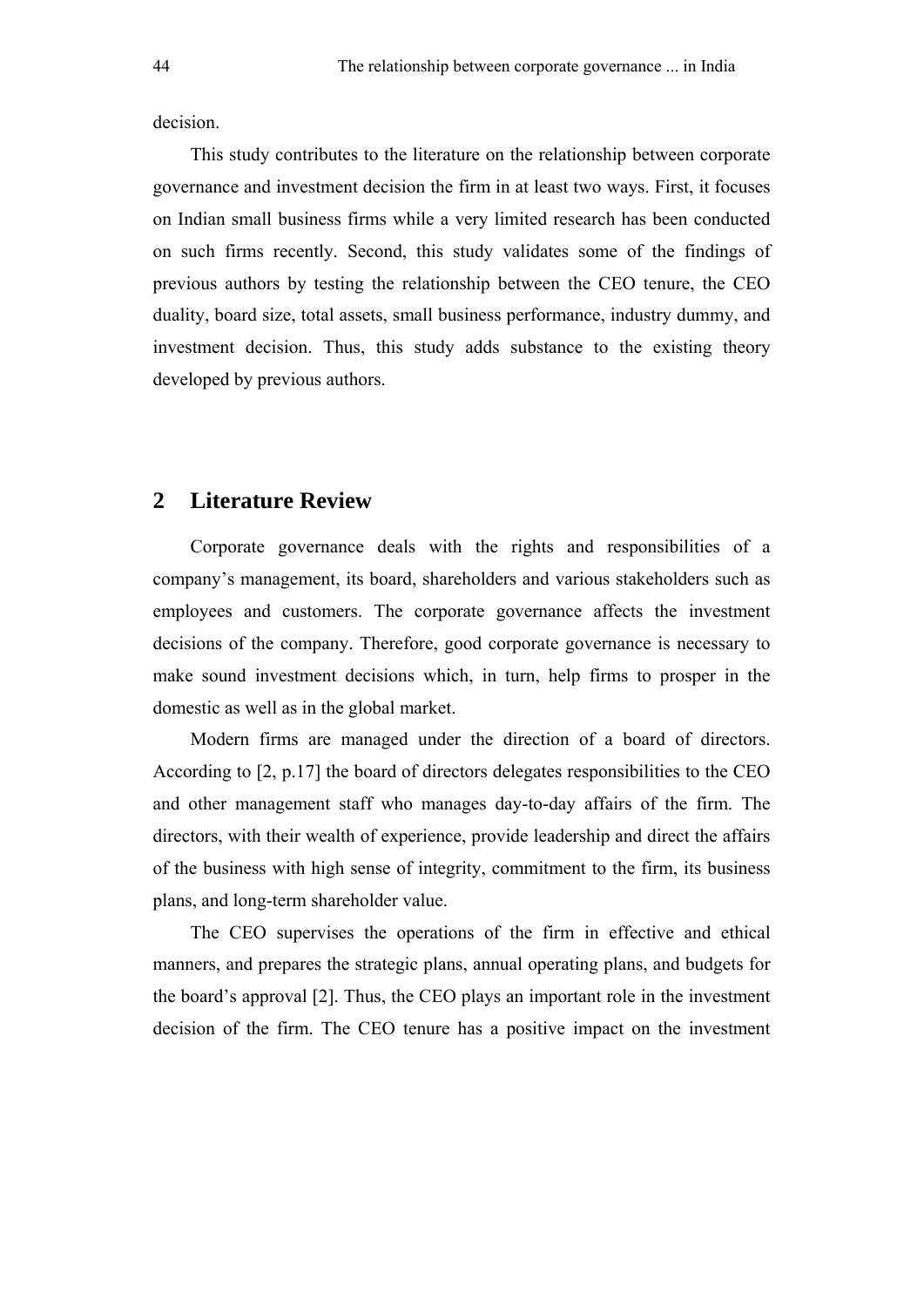decision of the firm. The investment decisions of the firm also improve when the CEO serves as a director of the board. In the small business firms, the larger board size (large number of directors) is in the favor of the firm because they provide i) help to make investment decisions and ii) financial support.

According to Kyereboah-Coleman [6] the nature of ownership of the firm constitutes a dimension of its governance structure. Therefore, institutional ownership influences the investment decision of the firm. The empirical studies on the relationship between corporate governance and the investment decision of the firm are as follows:

Bohren *et al.* [7] collected data from US manufacturing firms and found that i) good governance improves the efficiency of capital allocation within firms and ii) lax governance produces underinvestment rather than overinvestment.

Chang *et al.* [8] collected data from Taiwan and found that corporate governance mechanisms affect investment decisions of the firm.

Ruiz-Porras and Lopez-Mateo [1] collected data from Mexican manufacturing firms and found that the separation of ownership encourage investment decisions among the Mexican manufacturing firms. They also found a positive relationship between cash flows and the investment.

Aldrighi *et al.* [9] collected data from Brazil and found that ownership and control structures significantly affect the firm's investment decisions.

In summary, limited availability of literature review shows that the corporate governance positively impact on the investment decision of the firm.

# **3 Methods**

#### **3.1 Measurement**

To remain consistent with previous studies, measures pertaining to:

i) The CEO tenure, the CEO duality, and board size were taken from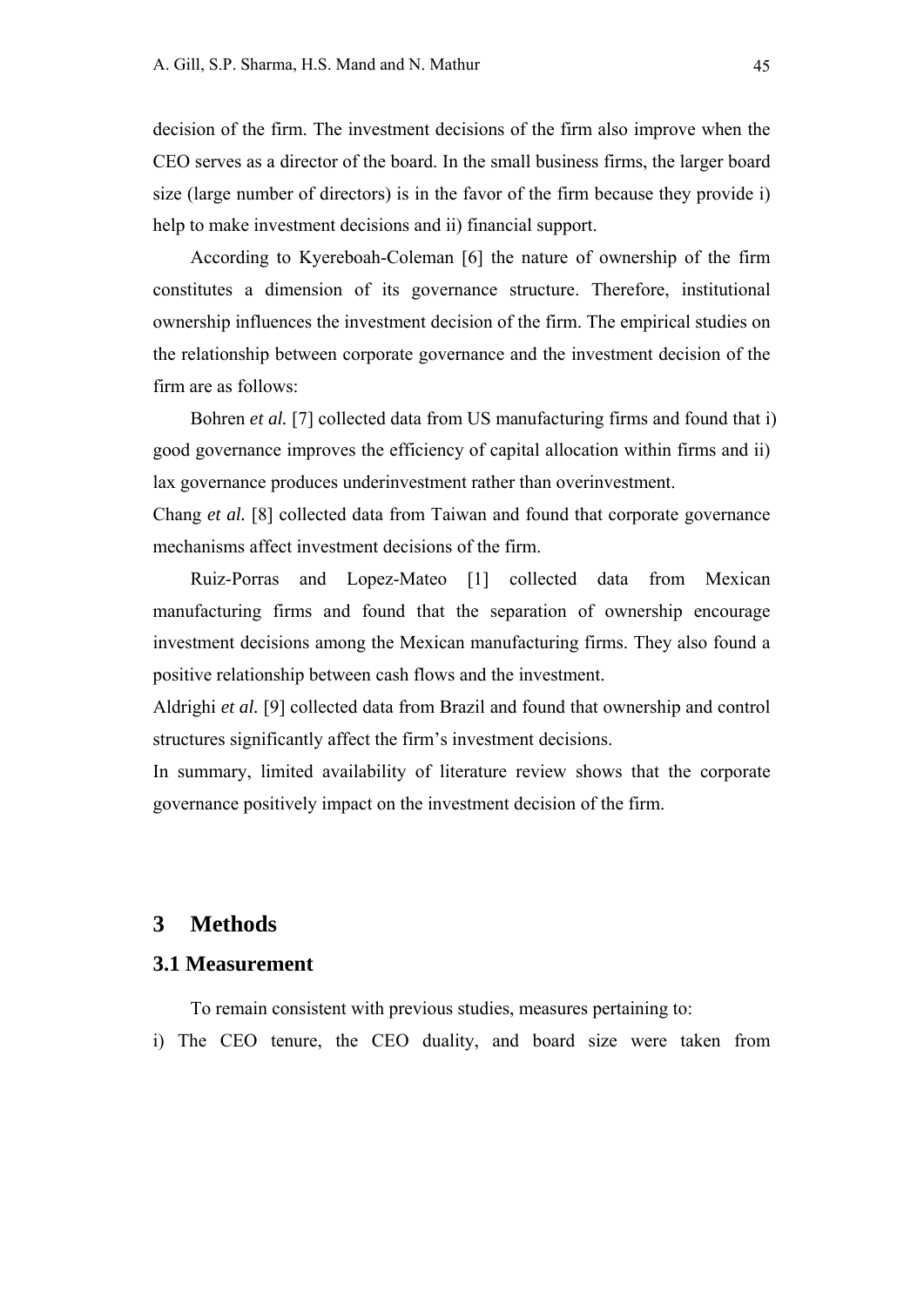Kyereboah-Coleman [6],

ii) Small business performance were taken from Zehir *et al.* [10],

iii) Total assets were taken from Michaelas *et al.* [11], and

iv) Investment decision of small business firms were taken from Gill and Biger [12].

All the scale items were reworded and the reliability of these re-worded items was re-tested for construct validity. Respondents were asked to indicate their agreement with each item, using a five-point Likert scale ranging from "Strongly Disagree" to "Strongly Agree," related to small business performance variable.

Respondents were asked to indicate their agreement with each item, using a five-point Likert scale ranging from "0%-5%%" to "76%-100%." related to "investment decision small business firms" variable.

The measurements of the independent and dependent variables are as follows:

*The CEO tenure* (Tenure) independent variable was measured by a single item that asked respondents to indicate the number of years they have been involved as a CEO of the company. Categorized alternative responses were: 0-4 Years, 5-9 Years, 10-30 Years, and 31 Years and Over.

*The CEO duality* (CD) independent variable was measured by a single item that asked respondents to indicate if he or she serves chairperson of the board in the company. Categorized alternative responses were: 1) Yes and 0) No.

*Board size (BS)* independent variable was measured by a single item that asked respondents to describe number of directors (decision makers) they have in their companies. Categorized alternative responses were: i) 1-3 directors and ii) 4 and more directors.

*Total assets* (TA) independent variable was measured by a single item that asked respondents to describe if total assets of their companies increased within last three years. Categorized alternative responses were: 1) Yes and 0) No.

*Small business performance* (SBP) independent variable is operationalized as the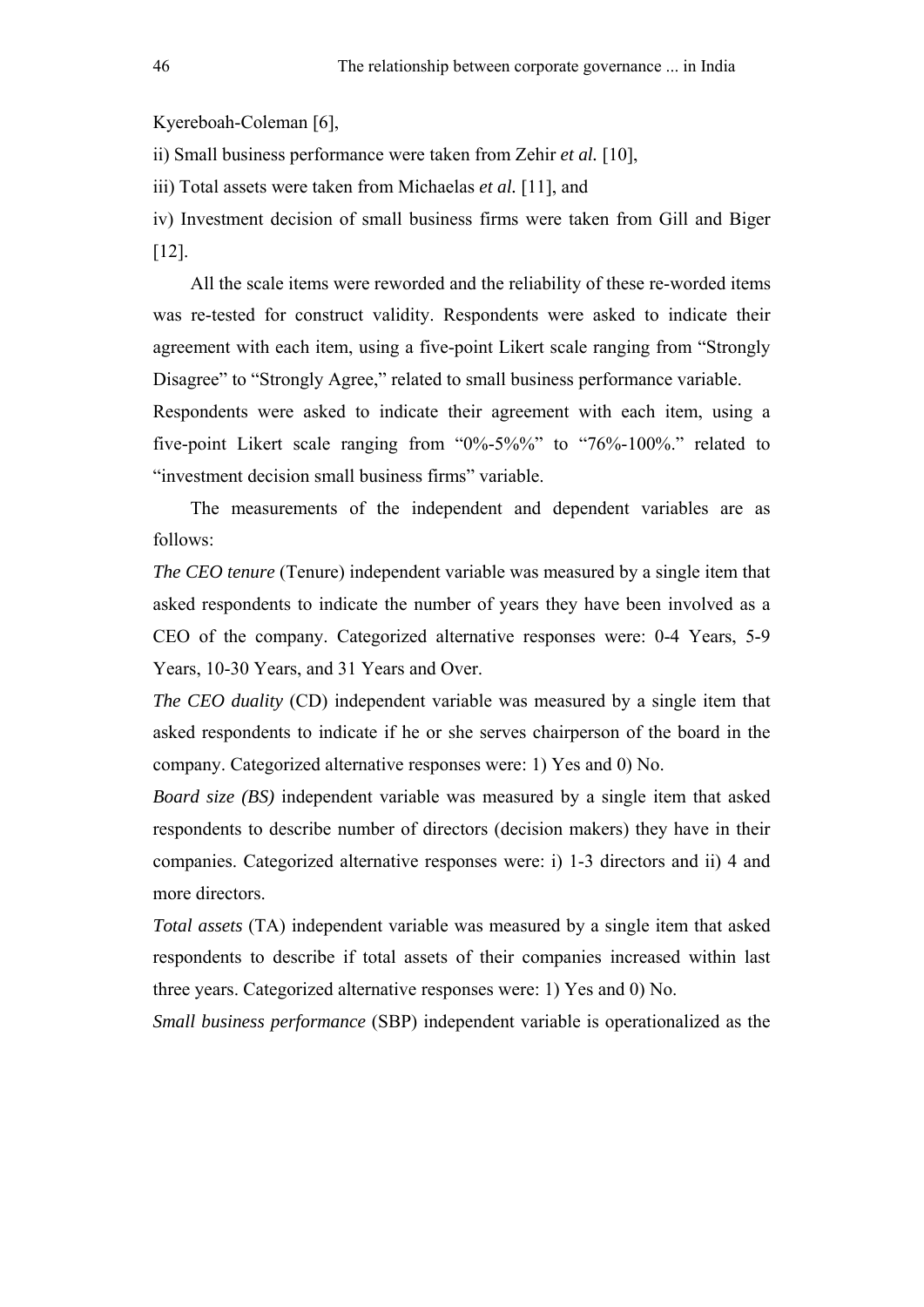extent to which owners/the members of board of directors of the small business firms perceive that the net profit margin and return on assets have improved over the last three years. Zehir *et al.* [10] used the seven-item tolerance-of-freedom scale which measures the "small business growth" variable. In the present study only two items were selected to measure the "SBP" variable. Scale items were reworded and the reliability of these re-worded items was re-tested.

The Cronbach alpha on the responses of the 29 small business owners who participated in the pre-test of the above scale items was 0.84. All three items were included in the final questionnaire.

*Investment decision of small business firms* (ID) is operationalized as "the proportion of small business firms' total portfolio" that is allocated in the real estate market to earn higher rate of return and to diversify risk. Gill and Biger [12] used three items to measure "investment decision of investors" variable. Based on that study, two items were selected to measure the "ID" variable. Scale items were reworded and the reliability of these re-worded items was re-tested.

We calculated a Cronbach's alpha of .84 on the responses of the 29 respondents who participated in the pre-test of the above scale items. These two items were included in the final questionnaire.

#### **3.2 Sampling Frame, Questionnaire Distribution, and Collection**

The current study consisted of the population of Indian owners/the members of board of directors of small business firms. Indian owners/the members of board of directors of small business firms living in Punjab (Ludhiana, Malerkotla, Raikot, Banga, Hoshiar Pur, Kaputhala, Phagwara, Jalandhar, and Sahid Bhagat Singh Nagar) area of India were chosen as a sampling frame.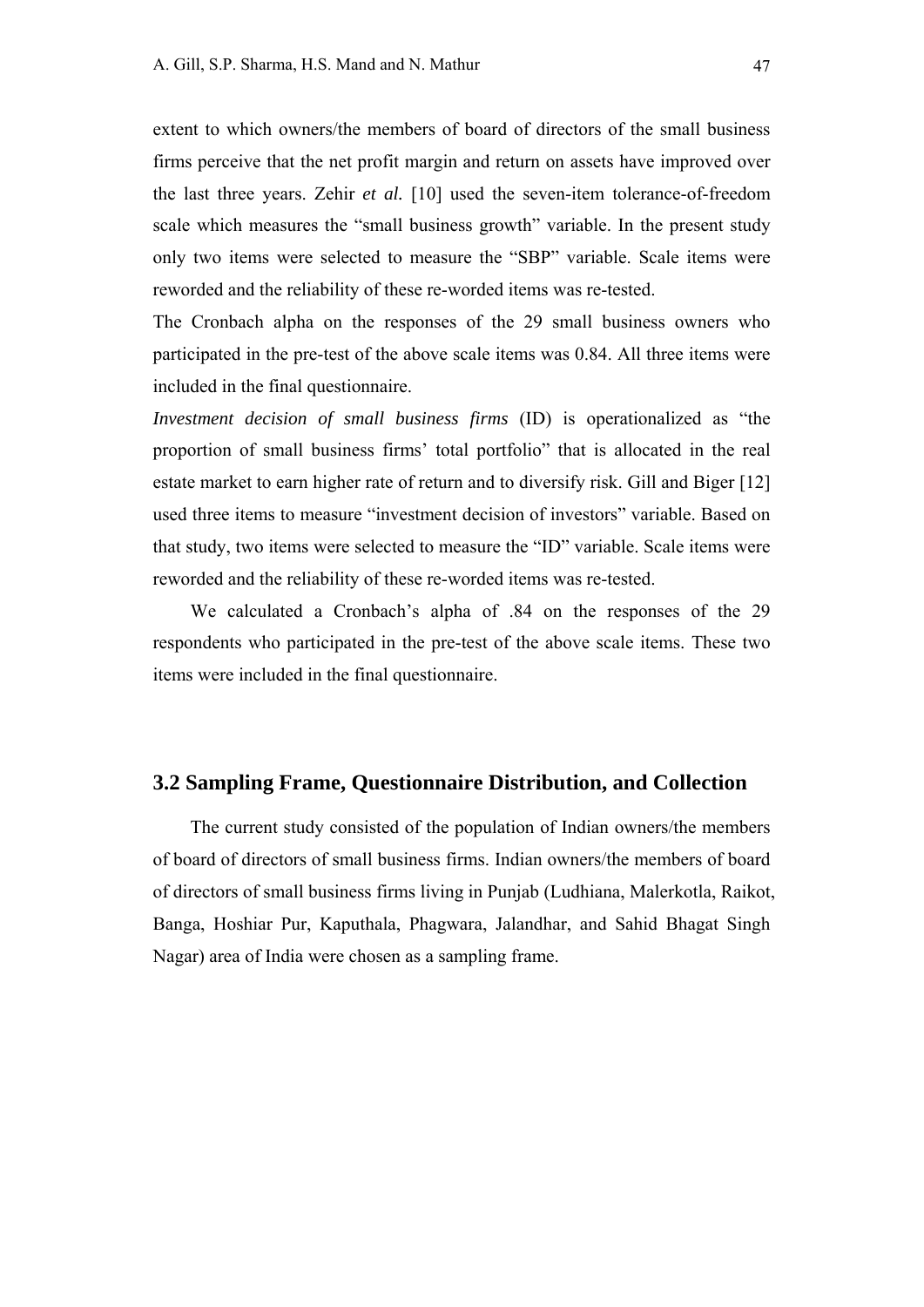# **3.3 Sampling Method, Sampling Issues, and Possible Planned Solutions**

Punjab (Ludhiana, Malerkotla, Raikot, Banga, Hoshiar Pur, Kaputhala, Phagwara, Jalandhar, and Sahid Bhagat Singh Nagar) area of India was chosen as the research site to collect data. Given that the population is "abstract" (e.g., it was not possible to obtain a list of all members of the focal population) [13, p.101], a non-probability (purposive) sample was obtained. In a purposive sample, participants are screened for inclusion based on criteria associated with members of the focal population. The focal population was comprised of owners/the members of board of directors of small business firms in the Punjab area of India. The survey did not need to be translated into Punjabi or Hindi for the Indian participants since almost all owners/the members of board of directors of small business firms can read and write English. Researchers were also available for translation. The instruction sheet indicated that participants could contact the researchers by telephone and/or email regarding any questions or concerns they might have about the research.

To avoid sampling bias, data collection team was asked to only choose participants that represent the target population. Non-Indian small business firms were excluded.

To achieve a convenience sample, an exhaustive list of Indian owners'/the members of board of directors' names and telephone numbers were created to distribute surveys and to conduct telephone interviews. Survey questionnaire bundles coupled with an instruction sheet were provided to the surveyors for distribution.

The sample included approximately 800 research participants encompassing Indian owners/the members of board of directors of small business firms. A total of 209 surveys were completed over the telephone (approximately 10% of the surveys were completed over the telephone), through personal visits, and received by mail. Two of the surveys were non-usable. The response rate was roughly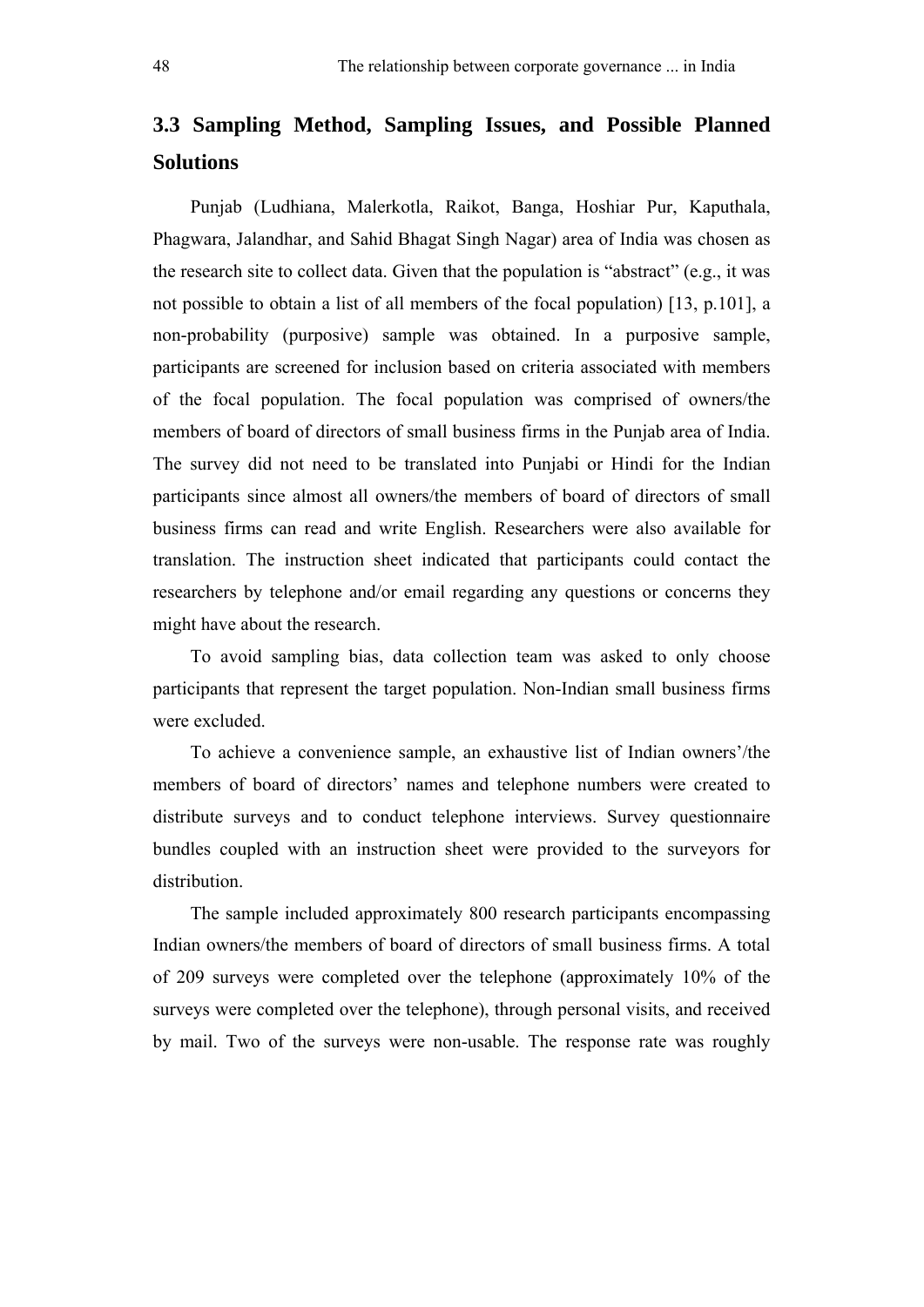26.12%. The remaining cases were assumed to be similar to the selected research participants.

#### **3.4 Issues Related to Confidentiality of the Research Participants**

All individuals who were approached were ensured that their names will not be disclosed and confidentiality will be strictly maintained. In addition all subjects were requested not to disclose their names on the questionnaire. Since the research was based on the survey questionnaire small business owners were not forced to respond to each specific question.

All subjects were provided with stamped envelopes and confidentiality was ensured. There was no obligation for the subjects to answer our questions over the telephone and in person. Before any telephone interview the person was asked for willingness to participate and of course no one was forced to participate.

Owners'/the members of board of directors' Consent Letter specifically indicated that by completing the survey, subjects have consented to participate in the study. Any information that was obtained in connection with this study and that can be identified with subjects will remain confidential and will be disclosed only with subjects' permission or as required by law.

# **4 Analysis and Results**

Measures of central tendency, variance, skewness, and kurtosis were calculated on responses to all of the items. Skewness measures for all of the items were within the range of:  $+0.995$  to  $+1.067$ , which is considered to be a good range for most research that requires using statistics appropriate to normal distributions. Therefore, we used statistics that assume scalar values and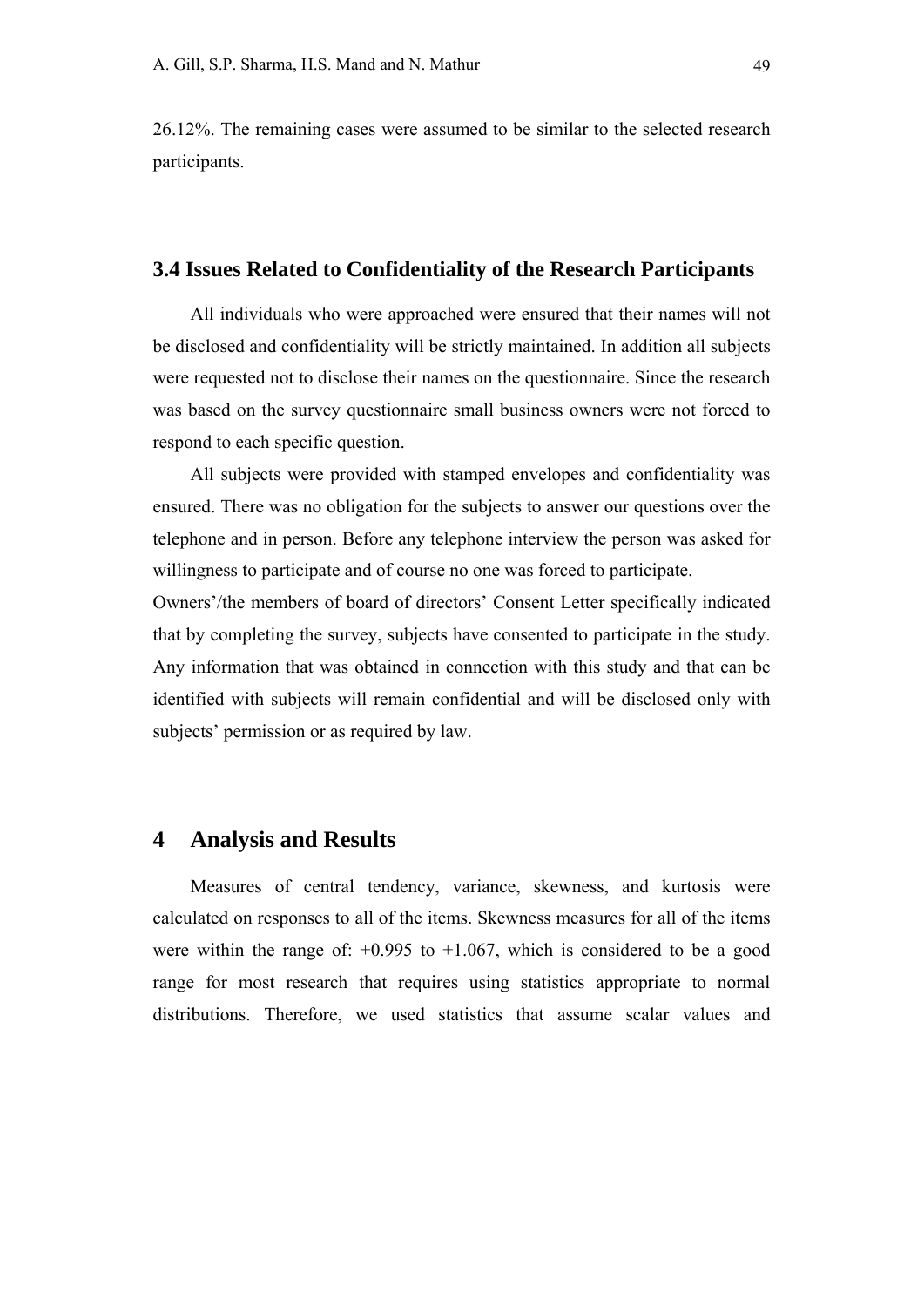symmetric distributions to test our hypotheses.

We began our analysis by factor analyzing responses to the 4 items that described the respondents' feelings about their small business performance and investment decision. The principle components analysis (a cluster analysis tool designed to capture the variance in a dataset in terms of principle components) with number of factors set to 2 and a varimax rotation explained 90.47% of the variance in the original scores (see Table 1). As can be seen in Table 2, all the items loaded on the expected factors.

Table 1: Total Variance Explained – Rotation Sums of Square Loadings

| <b>Total Variance Explained</b>   |       |                                            |        |  |  |  |  |
|-----------------------------------|-------|--------------------------------------------|--------|--|--|--|--|
| Rotation Sums of Squared Loadings |       |                                            |        |  |  |  |  |
|                                   |       | Component Total % of Variance Cumulative % |        |  |  |  |  |
| 1                                 | 1.868 | 46.695                                     | 46.695 |  |  |  |  |
| $\mathcal{D}$                     | 1 751 | 43.773                                     | 90.468 |  |  |  |  |

Extraction Method: Principal Component Analysis.

The question subsets were analyzed in order to enable the calculation of the weighted factor scores. In terms of these weighted factor score items: two SBP and two ID, loaded approximately equally.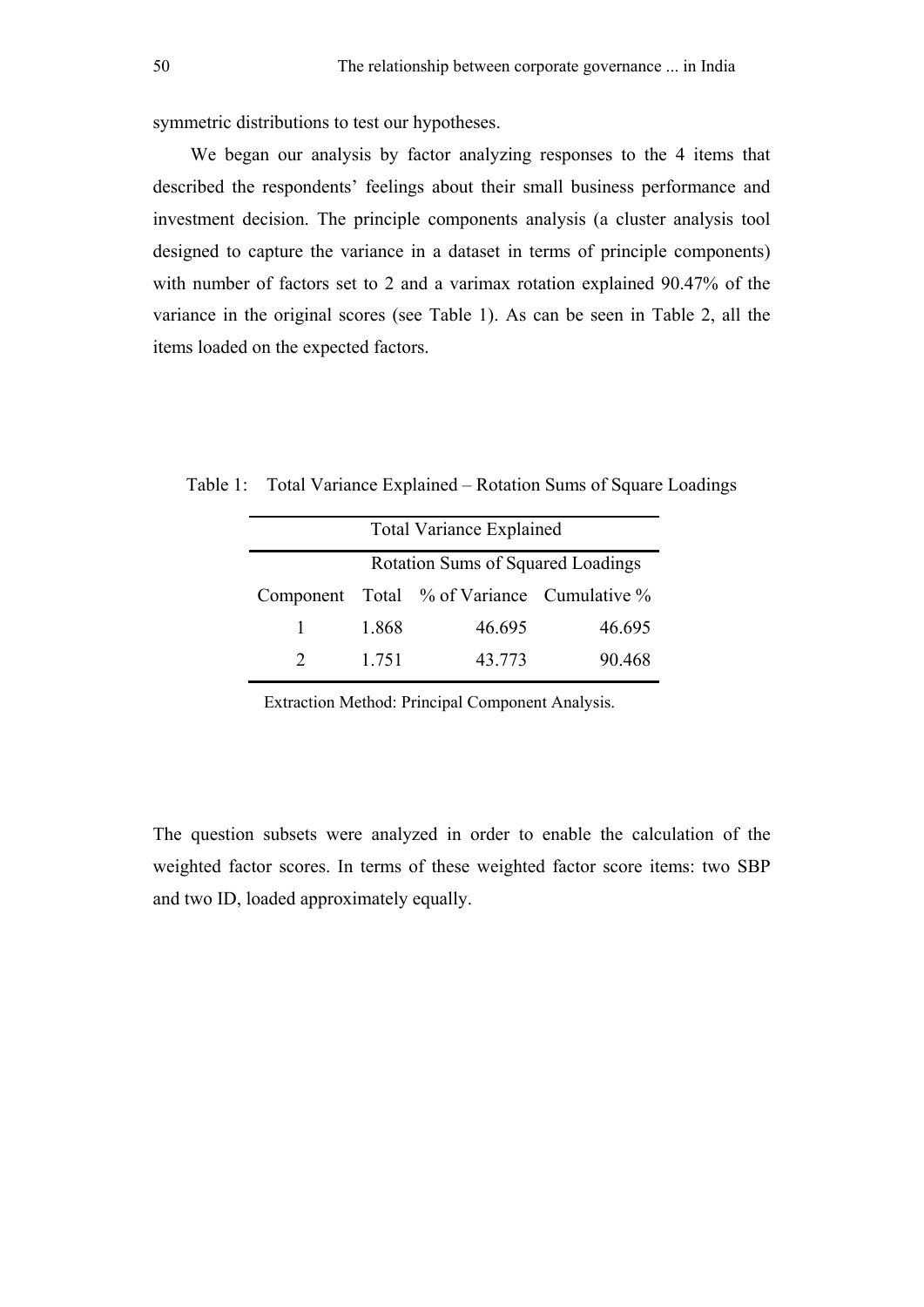#### Table 2: Rotated Component Matrix<sup>a</sup>

|                                         | Componen    |  |
|-----------------------------------------|-------------|--|
| <b>Small Business Performance (SBP)</b> |             |  |
|                                         | $1 \quad 2$ |  |

SBP1) The net profit margin of my company has gone up over last 0.208**0.909** three years.

SBP2) The return on assets of my company has gone up over last three 0.159**0.923** years.

#### **Investment Decision of Investors (ID)**

What proportion of your total individual portfolio (e.g., personal savings, business, etc.) do you allocate in real estate market to…? IDI1) Obtain higher rate of return? **0.943**0.211 IDI2) Diversify risk? **0.953**0.169

| Notes: | <sup>a</sup> Extraction Method: Principal Component Analysis      |
|--------|-------------------------------------------------------------------|
|        | Rotation Method: Varimax with Kaiser Normalization                |
|        | Rotation converged in 3 iterations                                |
|        | Cronbach Alpha on the clusters of items: SBP 0.854; and ID 0.931. |

Table 3 provides the Pearson correlation for the variables used in the regression model. As shown in Table 4, investment decision of small business firms (ID) is positively correlated with tenure (the CEO tenure), the CEO duality (CD), total assets (TA), and small business performance (SBP) in the service and manufacturing industries of India.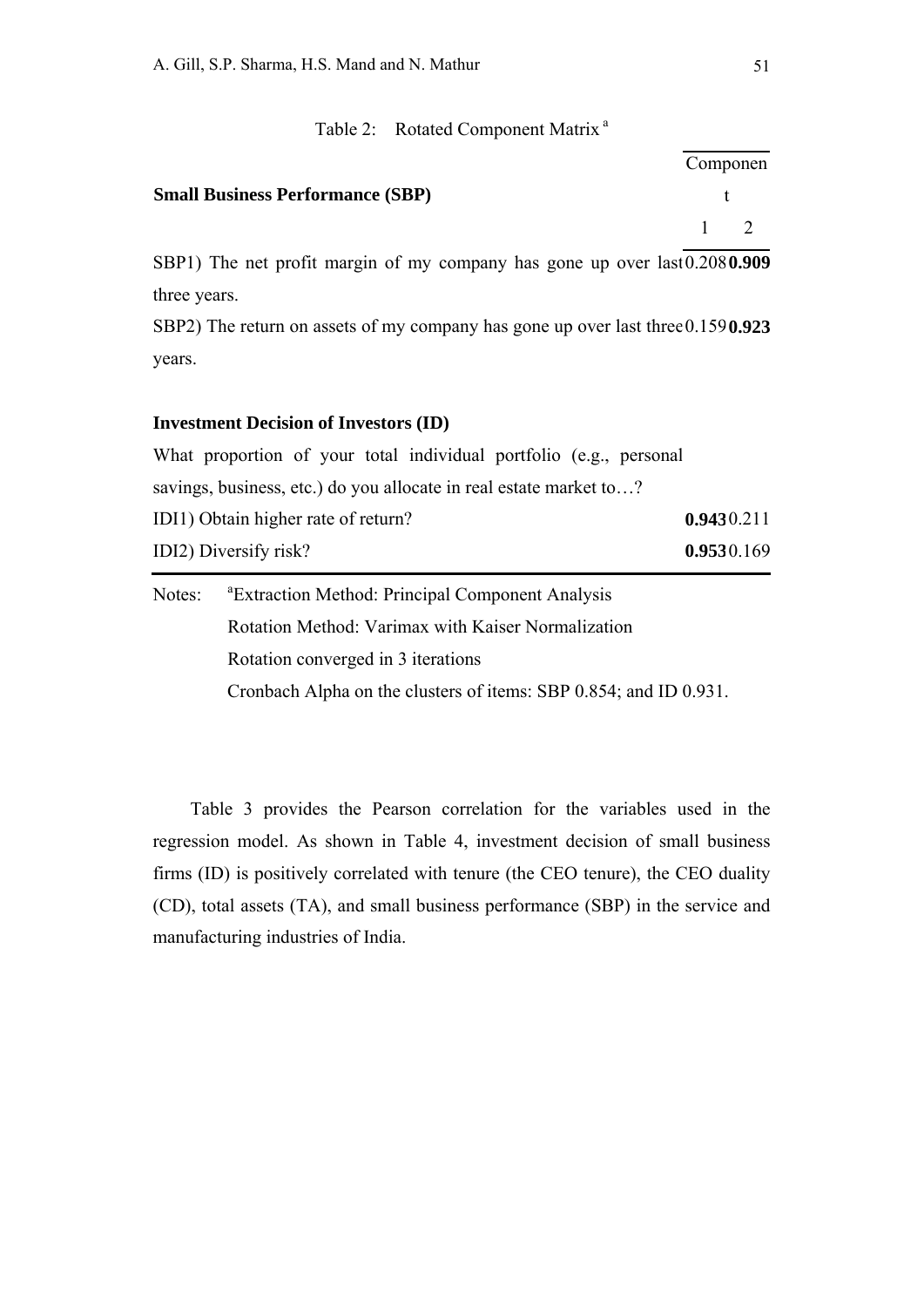|            |              |                          | Entire Sample ( $N = 207$ )         |                       |              |              |                      |                         |
|------------|--------------|--------------------------|-------------------------------------|-----------------------|--------------|--------------|----------------------|-------------------------|
|            | ID           | Tenure                   | CD                                  |                       | <b>BS</b>    | <b>TA</b>    | <b>SBP</b>           | Industry                |
| ID         | $\mathbf{1}$ | $0.211\sp{*}$            | $0.240^\ast{}^\ast$                 | 0.123                 |              | $0.283***$   | $0.386^{**}$         | 0.056                   |
| Tenure     |              | $\mathbf{1}$             | $-0.045$                            | 0.127                 |              | $0.166*$     | $0.170*$             | 0.063                   |
| CD         |              |                          | $\mathbf{1}$                        | $-0.149$ <sup>*</sup> |              | $0.225***$   | $0.268$ **           | 0.025                   |
| <b>BS</b>  |              |                          |                                     |                       | $\mathbf{1}$ | $-0.087$     | $-0.047$             | $0.230**$               |
| <b>TA</b>  |              |                          |                                     |                       |              | $\mathbf{1}$ | $0.326***$           | $-0.048$                |
| <b>SBP</b> |              |                          |                                     |                       |              |              | $\mathbf{1}$         | 0.048                   |
| Industry   |              |                          |                                     |                       |              |              |                      | $\mathbf{1}$            |
|            |              |                          | Service Industry $(N = 140)$        |                       |              |              |                      |                         |
|            | ID           | Tenure                   |                                     | CD                    | <b>BS</b>    |              | <b>TA</b>            | $\overline{\text{SBP}}$ |
| ID         |              | $0.176*$<br>$\mathbf{1}$ |                                     | $0.227***$            | 0.094        |              | $0.279***$           | $0.365***$              |
| Tenure     |              |                          | $\mathbf{1}$                        | $-0.080$              | 0.111        |              | $0.202$ <sup>*</sup> | 0.118                   |
| CD         |              |                          |                                     | $\mathbf{1}$          | $-0.108$     |              | 0.128                | $0.172*$                |
| <b>BS</b>  |              |                          |                                     |                       | $\mathbf{1}$ |              | 0.003                | $-0.012$                |
| <b>TA</b>  |              |                          |                                     |                       |              |              | $\mathbf{1}$         | $0.184*$                |
| <b>SBP</b> |              |                          |                                     |                       |              |              |                      | $\mathbf{1}$            |
|            |              |                          | Manufacturing Industry ( $N = 67$ ) |                       |              |              |                      |                         |
|            | ID           | Tenure                   |                                     | CD                    | <b>BS</b>    |              | <b>TA</b>            | <b>SBP</b>              |
| ID         |              | $0.298*$<br>$\mathbf{1}$ |                                     | $0.276*$              | 0.164        |              | $0.316***$           | $0.444***$              |
| Tenure     |              |                          | $\mathbf{1}$                        | 0.032                 | 0.134        |              | 0.107                | $0.301*$                |
| CD         |              |                          |                                     | $\mathbf{1}$          | $-0.239$     |              | $0.423***$           | $0.521$ **              |
| <b>BS</b>  |              |                          |                                     |                       | $\mathbf{1}$ |              | $-0.169$             | $-0.139$                |
| <b>TA</b>  |              |                          |                                     |                       |              |              | $\mathbf{1}$         | $0.669**$               |
| <b>SBP</b> |              |                          |                                     |                       |              |              |                      | $\mathbf{1}$            |

Table 3: Pearson Bivariate Correlation Analysis

\*\*Correlation is significant at the 0.01 level (2-tailed) \* Correlation is significant at the 0.05 level (2-tailed)

 $ID = Investment decision of small business firms$ 

Tenure = The CEO tenure

 $CD =$ The CEO duality

 $BS = Board size$ 

 $TA = Total$  assets

SBP = Small business performance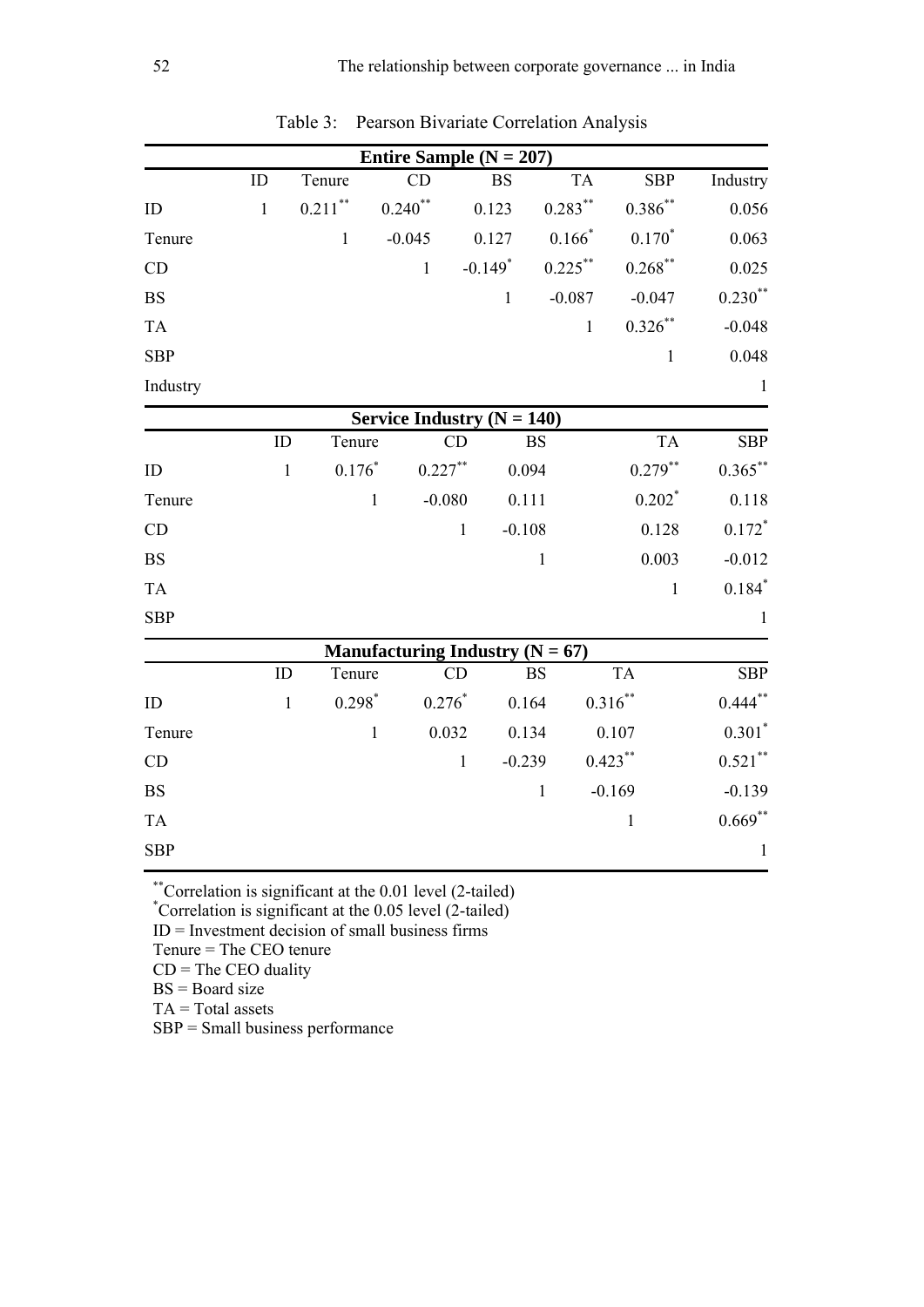## **4.1 Testing of Hypotheses**

Overall, positive relationships between i) tenure and ID, ii) CD and ID, iii) BS and ID, iv) TA and ID, v) SBP and ID were found (see Table 4); that is, the CEO tenure, the CEO duality, board size, total assets, and small business performance are the predictors of investment decision of small business firms in India.

A non-significant relationship between industry and ID were found.

In the service industry, positive relationships between i) CD and ID, ii) TA and ID, and iii) SBP and ID were found (see Table 4); that is, the CEO duality, total assets, and small business performance are the predictors of investment decision of small business firms in the Indian service industry.

Non-significant relationships between i) Tenure and ID and ii) BS and ID were found (see Table 4); that is, the CEO tenure and the board size are not the predictor of investment decision of small business firms in the Indian service industry.

In the manufacturing industry, positive relationships between i) BS and ID and ii) SBP and ID were found (see Table 4); that is, the board size and small business performance are the predictors of investment decision of small business firms in the Indian manufacturing industry.

Non-significant relationships between i) Tenure and ID, ii) CD and ID, iii) and TA and ID were found (see Table 4); that is, the CEO tenure, the CEO duality, and total assets are not the predictors of investment decision of small business firms in the Indian manufacturing industry.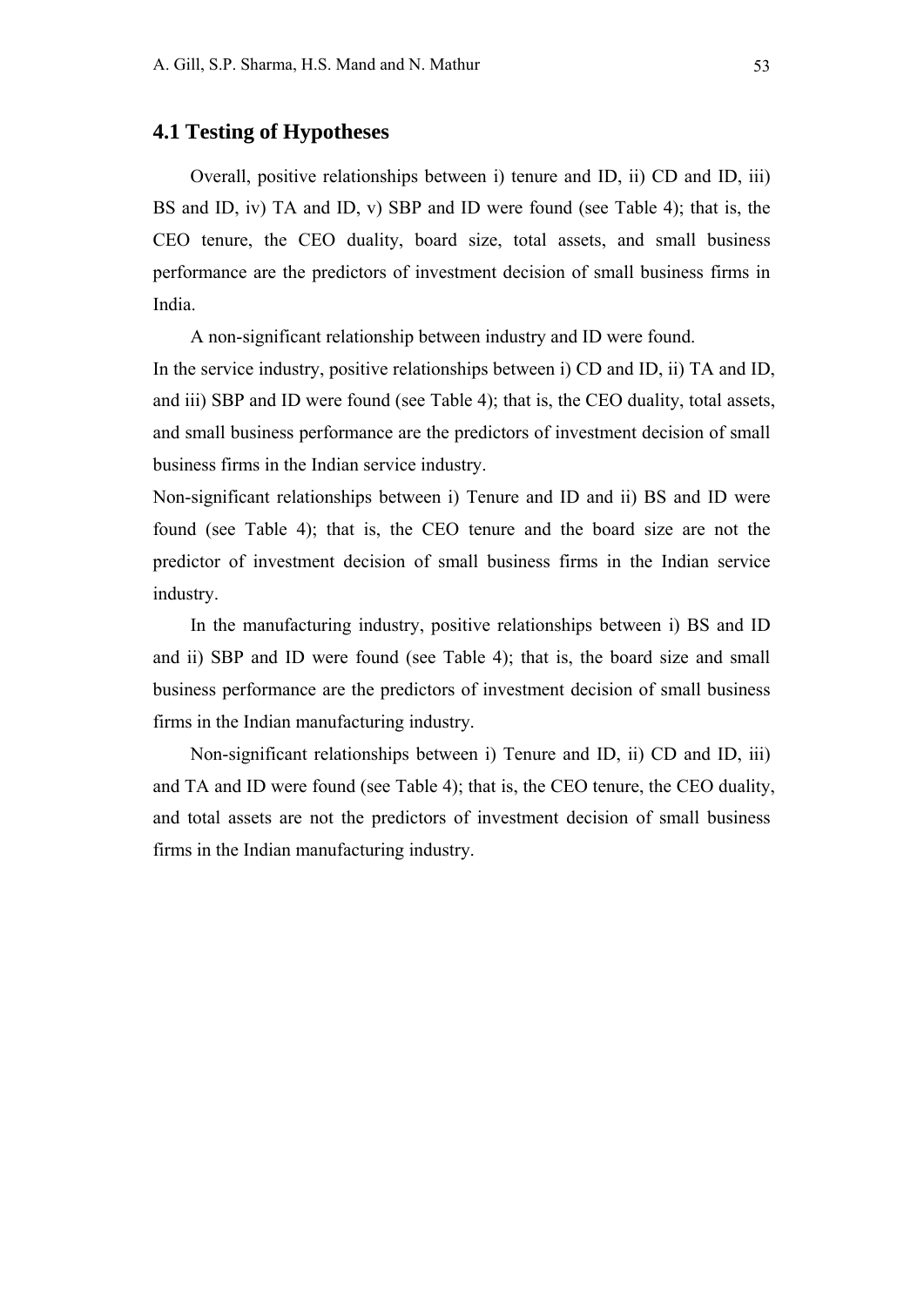Table 4: Regression Coefficients a, b, c

# **Entire Sample (N = 207)**

 $R<sup>2</sup> = 0.234$ ; SEE = 0.888; F = 10.21; ANOVA's Test Sig. = 0.000 Regression Equation: ID = -1.342 + 0.016 Tenure + 0.405 CD + 0.169 BS +  $0.426$  TA +  $0.280$  SBP +  $0.002$  Industry

|            | Unstandardized |            | Standardized              |             |             |       | Collinearity      |       |
|------------|----------------|------------|---------------------------|-------------|-------------|-------|-------------------|-------|
|            | Coefficients   |            | Coefficients <sup>c</sup> |             |             |       | <b>Statistics</b> |       |
|            | B              | Std. Error | <b>B</b> eta              |             | t           | Sig.  | Tolerance         | VIF   |
| (Constan)  | $-1.342$       | 0.292      |                           |             | $-4.605$    | 0.000 |                   |       |
| Tenure     | 0.016          | 0.008      |                           | 0.126       | 1.956       | 0.052 | 0.926             | 1.079 |
| CD         | 0.405          | 0.167      |                           | 0.160 2.430 |             | 0.016 | 0.879             | 1.137 |
| <b>BS</b>  | 0.169          | 0.070      |                           | 0.157       | 2.415       | 0.017 | 0.907             | 1.102 |
| <b>TA</b>  | 0.426          | 0.193      |                           |             | 0.148 2.210 | 0.028 | 0.849             | 1.177 |
| <b>SBP</b> | 0.280          | 0.068      |                           | 0.280       | 4.136       | 0.000 | 0.833             | 1.200 |
| Industry   | 0.002          | 0.136      |                           | 0.001       | 0.017       | 0.986 | 0.937             | 1.068 |
|            |                |            |                           |             |             |       |                   |       |

# **Service Industry Sample (N = 140)**

 $R<sup>2</sup> = 0.225$ ; SEE = 0.954; F = 7.76; ANOVA's Test Sig. = 0.000

Regression Equation: ID = -1.463 + 0.014 Tenure + 0.459 CD + 0.158 BS +  $0.573$  TA + 0.293 SBP

|            | Unstandardized |            | Standardized              |       |                   |       | Collinearity |            |
|------------|----------------|------------|---------------------------|-------|-------------------|-------|--------------|------------|
|            | Coefficients   |            | Coefficients <sup>c</sup> |       | <b>Statistics</b> |       |              |            |
|            | B              | Std. Error | <b>B</b> eta              |       | t                 | Sig.  | Tolerance    | <b>VIF</b> |
| (Constan)  | $-1.463$       | 0.397      |                           |       | $-3.687$          | 0.000 |              |            |
| Tenure     | 0.014          | 0.010      |                           | 0.108 | 1.369             | 0.173 | 0.928        | 1.077      |
| CD         | 0.459          | 0.208      |                           | 0.173 | 2.206             | 0.029 | 0.937        | 1.067      |
| <b>BS</b>  | 0.158          | 0.117      |                           | 0.104 | 1.351             | 0.179 | 0.978        | 1.023      |
| <b>TA</b>  | 0.573          | 0.251      |                           | 0.181 | 2.282             | 0.024 | 0.920        | 1.087      |
| <b>SBP</b> | 0.293          | 0.079      |                           | 0.290 | 3.689             | 0.000 | 0.934        | 1.071      |
|            |                |            |                           |       |                   |       |              |            |

# **Manufacturing Industry Sample (N = 140)**

 $R<sup>2</sup> = 0.283$ ; SEE = 0.752; F = 4.81; ANOVA's Test Sig. = 0.000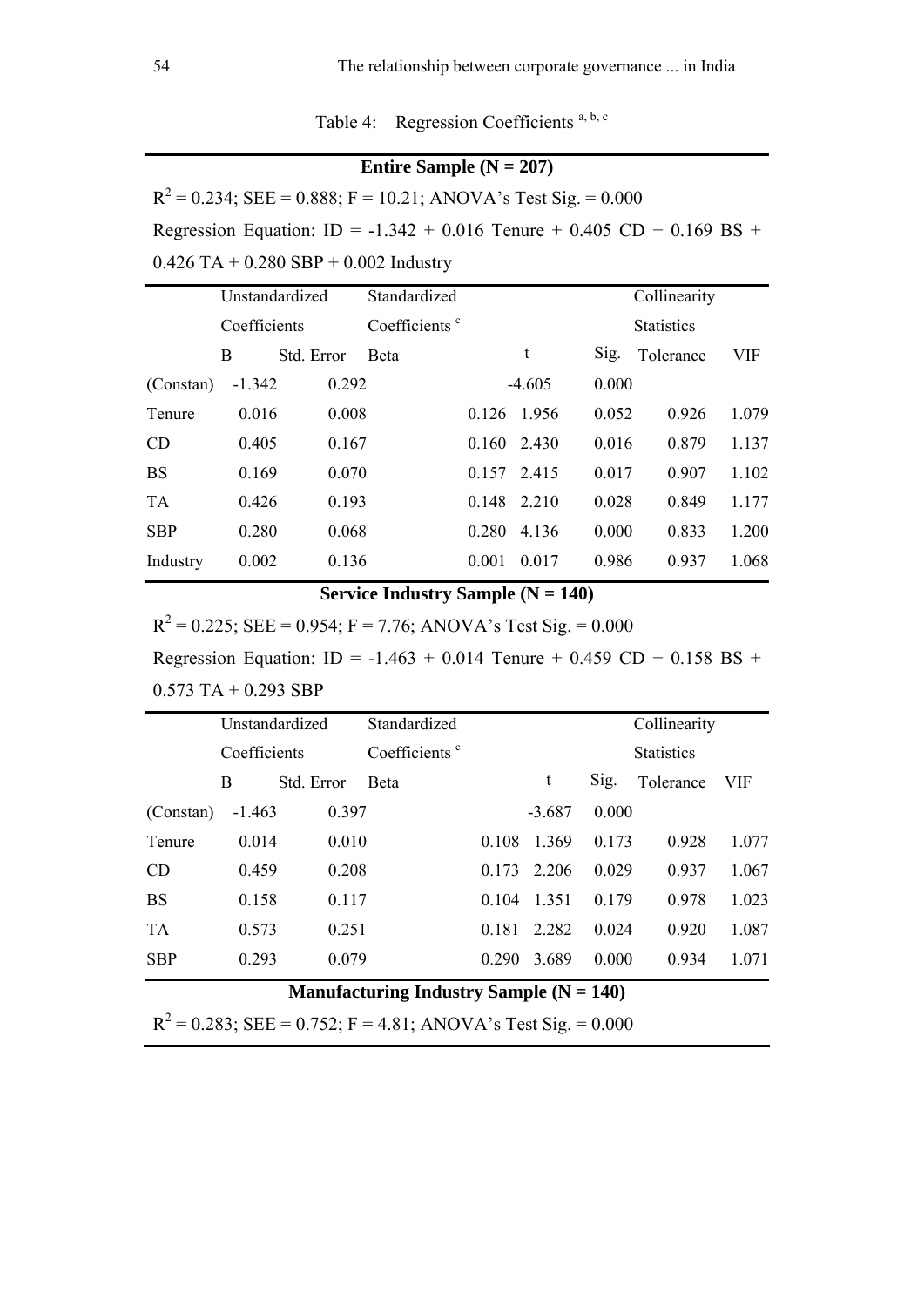|            | Unstandardized  |       | Standardized              |                   |          |                    | Collinearity |       |
|------------|-----------------|-------|---------------------------|-------------------|----------|--------------------|--------------|-------|
|            | Coefficients    |       | Coefficients <sup>c</sup> | <b>Statistics</b> |          |                    |              |       |
|            | Std. Error<br>B |       | <b>B</b> eta              |                   | t        | Sig. Tolerance VIF |              |       |
| (Constan)  | $-1.052$        | 0.504 |                           |                   | $-2.089$ | 0.041              |              |       |
| Tenure     | 0.018           | 0.013 |                           | 0.162             | 1.384    | 0.171              | 0.855        | 1.170 |
| CD         | 0.295           | 0.289 |                           | 0.134             | 1 0 2 0  | 0.312              | 0.685        | 1.459 |
| <b>BS</b>  | 0.159           | 0.079 |                           | 0 2 2 9           | 2 0 2 0  | 0.048              | 0.914        | 1.094 |
| <b>TA</b>  | 0.170           | 0.339 |                           | 0.075             | 0.502    | 0.617              | 0.535        | 1.871 |
| <b>SBP</b> | 0.300           | 0.162 |                           | 0.307             | 1.854    | 0.069              | 0.428        | 2.336 |
|            |                 |       |                           |                   |          |                    |              |       |

Regression Equation: ID =  $-1.052 + 0.018$  Tenure + 0.295 CD + 0.159 BS +  $0.170$  TA  $+$  0.300 SBP

<sup>a</sup> Dependent Variable: ID

b Independent Variables: Tenure, CD, BS, TA, SBP, and Industry

<sup>c</sup> Linear Regression through the Origin

SEE = Standard Error of the Estimate  $ID = Investment decision of small business firms$ Tenure = The CEO tenure  $CD = The CEO$  duality  $BS = Board size$  $TA = Total$  assets SBP = Small business performance

Note that:

● A test for multicollinearity was performed. All the variance inflation factor (VIF) coefficients are less than 3 and tolerance coefficients are greater than 0.40.

• 23.4% ( $R^2 = 0.134$ ) of the variance in the degree of ID can be explained by the degree of Industry, CD, Tenure, TA, BS, and SBP in India.

• 22.5% ( $R^2 = 0.225$ ) of the variance in the degree of ID can be explained by the degree of SBP, BS, Tenure, CD, and TA in the Indian service industry.

• 28.3% ( $R^2 = 0.283$ ) of the variance in the degree of ID can be explained by the degree of SBP, BS, Tenure, CD, and TA in the Indian manufacturing industry.

As shown in Table 5, analysis of variance (ANOVA) tests are also significant at 0.000.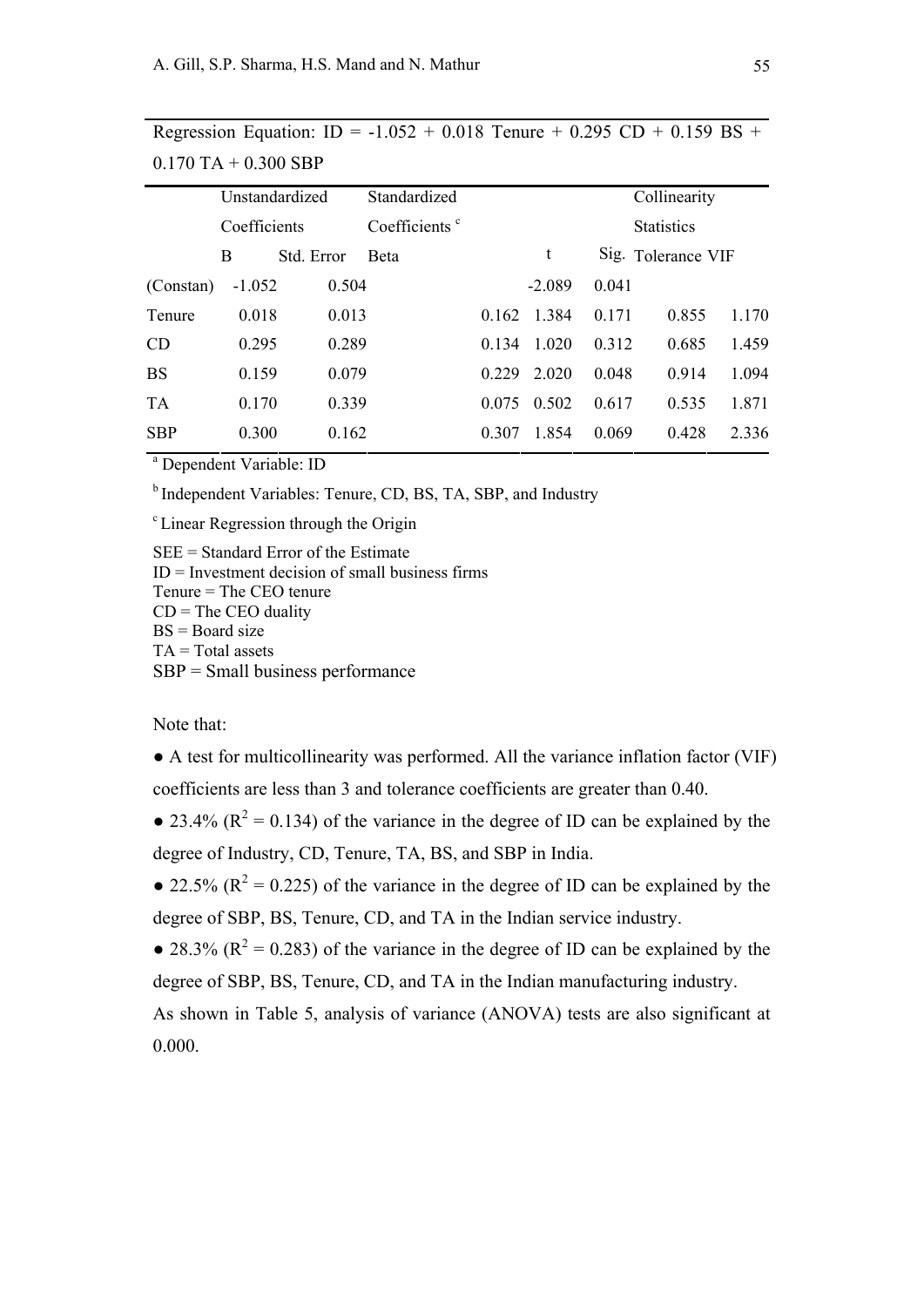### **5 Discussion, Implications, and Future Research**

# **5.1 Discussion**

The main purpose of this study was to examine the perceived relationships between corporate governance and the investment decision of small business firms in India. This was done by surveying a sample of owners/the members of board of directors of small business firms from the Punjab area of India.

The overall results show that investment decision of small business firms is positively related to the CEO tenure, the CEO duality, board size, total assets, and firm performance. In the service industry, investment decision of small business firms is positively related to the CEO duality, total assets, and firm performance. In the manufacturing industry, investment decision of small business firms is positively related to the board size and firm performance. The findings of this study support the findings of:

i) Bohren *et al.* [7] who found that good governance mechanisms improve the efficiency of capital allocation within firms and that lax governance produces underinvestment rather than overinvestment.

ii) Chang *et al.* [8] who found that corporate governance mechanisms affect investment decisions of the firm.

iii) Ruiz-Porras and Lopez-Mateo [1] who found that the separation of ownership encourages investment decisions and cash flows positively impact on the investment of the firm.

iv) Aldrighi *et al.* [9] who found that ownership and control structures significantly affect the firm's investment decisions.

In conclusion, the CEO tenure, the CEO duality, board size, total assets, and small business performance positively influence the investment decision of small business firms in India.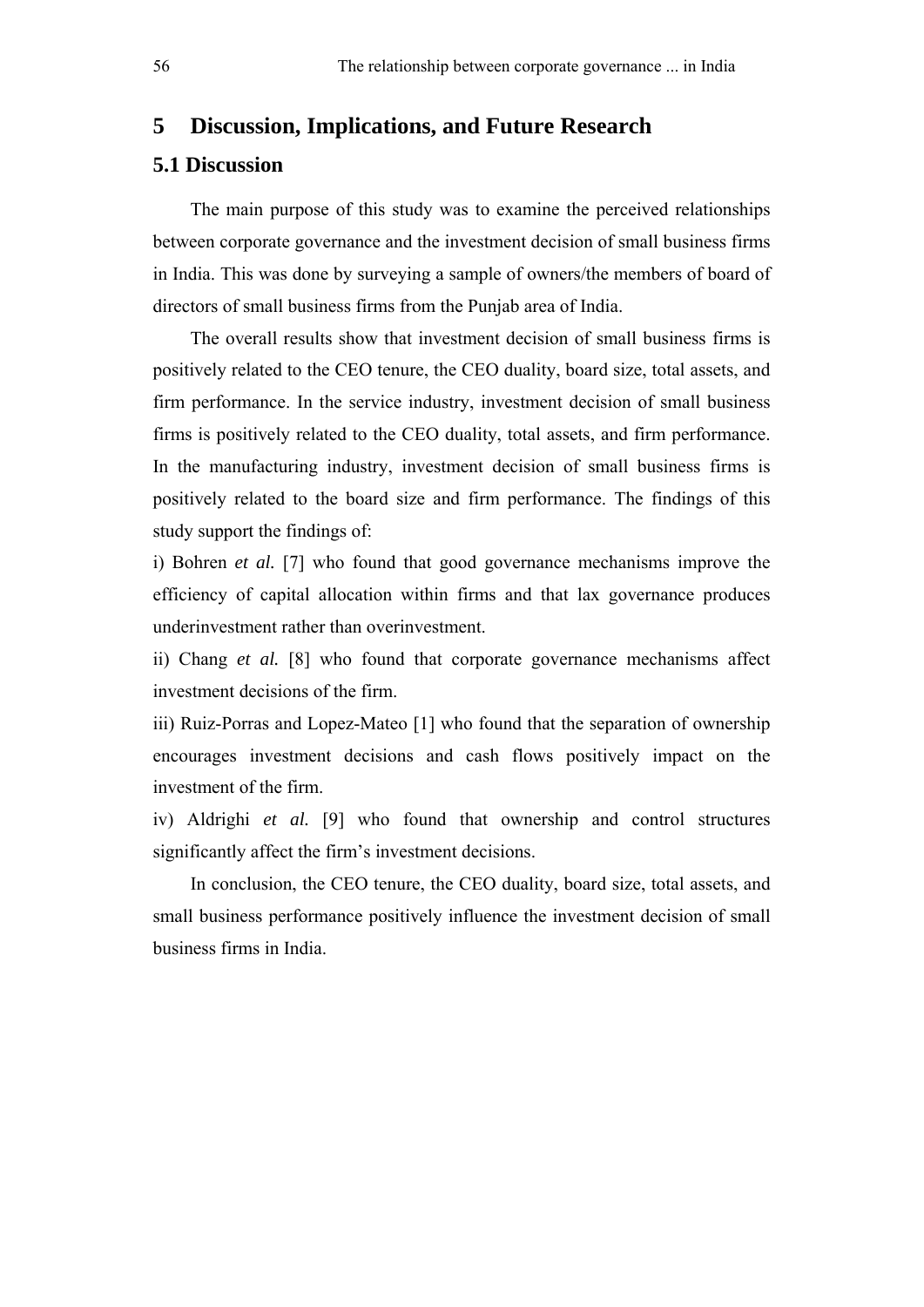# **5.2 Limitations**

The present study asks for responses from fixed format, set-questions survey tools, which could direct questions to the exclusion of providing additional input. Maturation of participants can also affect the survey response rate. Maturation of participants, in the context of this research, means that some of the research participants may be on holidays. However, a short study period (four weeks) limited any negative effects from maturation.

#### **5.3 Future Research**

The present study is limited to perceptions. The relations found may suffer from common factor bias, as the questions were parts of the same data collection instrument. Future research is needed to test the relation of perceived investment decision of small business firms to actual investment in the real estate market through longitudinal data. Other variables such as firm age, ECO age, number meetings, etc., should also be used in the future study.

# **References**

- [1] A. Ruiz-Porras and C. Lopez-Mateo, Corporate governance, market competition and investment decisions in Mexican manufacturing firms, *Middle Eastern Finance and Economics*, **10**, (2011), 17-29. http://www.eurojournals.com/MEFE\_10\_02.pdf
- [2] S.O. Kajola, Corporate governance and firm performance: The case of Nigerian listed firms. *European Journal of Economics, Finance and Administrative Sciences*, **14**, (2008), 16-27.
- [3] H.G. Grabowski and D.C. Mueller, Managerial and stockholder welfare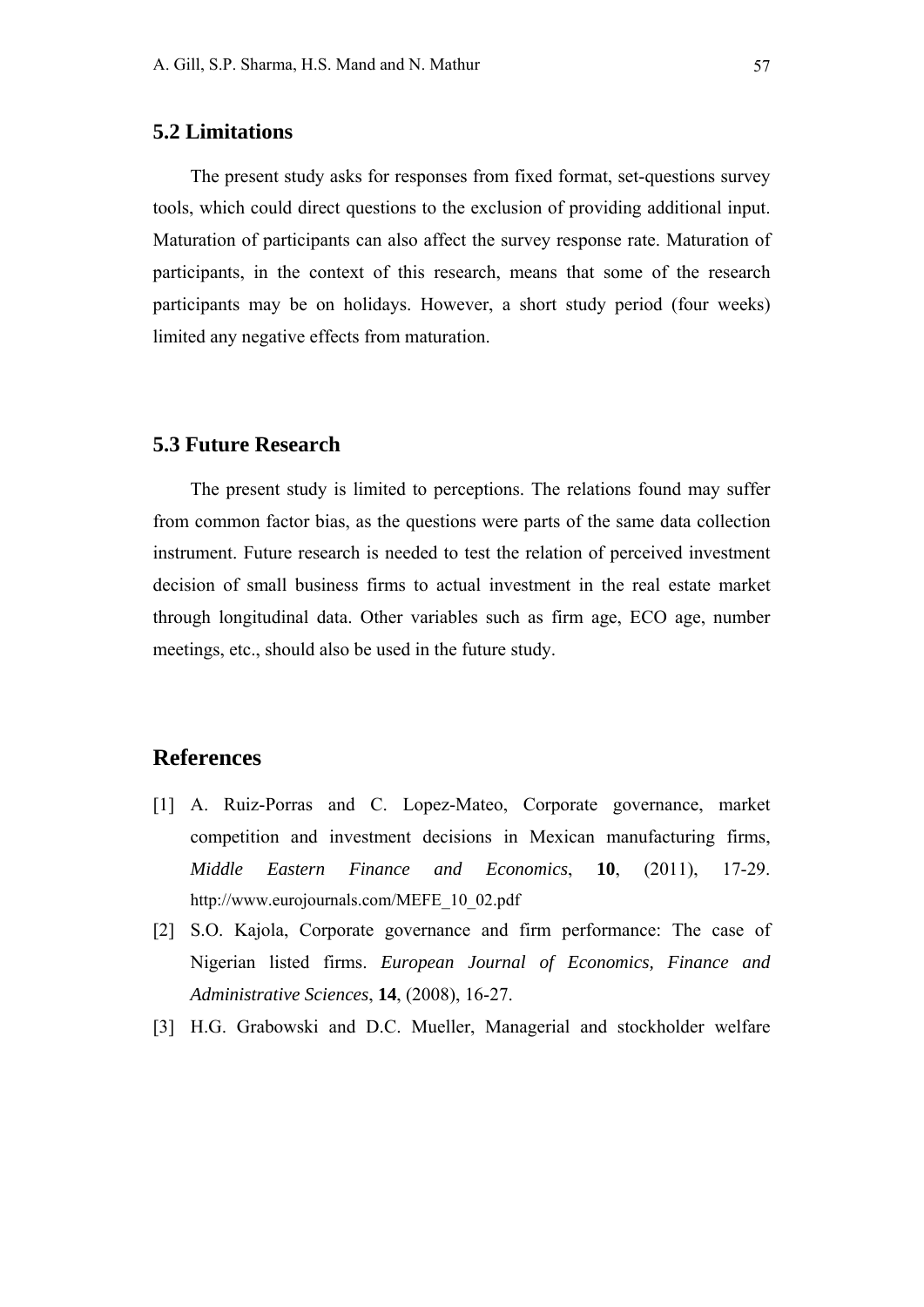models of firm expenditures, *Review of Economics and Statistics,* **54**(1), (1972), 9-24.

- [4] K. Gugler, D.C. Mueller and B.B. Yurtoglu, Corporate governance and the determinants of investment, *Journal of Institutional and Theoretical Economics*, **163**(4), (2007), 598-626.
- [5] S. Claessens, Corporate governance and development, *The World Bank Research Observer*, **21**(1), (2006), 91-122.
- [6] A. Kyereboah-Coleman, Corporate governance and firm performance in Africa: A dynamic panel data analysis, *A Paper Prepared for the International Conference on Corporate Governance in Emerging Markets,* (2007).

http://www.ifc.org/ifcext/cgf.nsf/AttachmentsByTitle/PS2.3/\$FILE/Kyereboah-Cole man%2B-%2BCorporate%2BGovernance.pdf

- [7] O. Bohren, I. Cooper and R. Priestley, Corporate governance and real investment decisions, (2006), 1-29. http://finance.bi.no/~bernt/governance/WP\_Investment.pdf
- [8] Y.W. Chang, R.D. Chang and J.T. Wei, The effects of corporate governance mechanisms on investment decisions, (2008), 1-16.

http://scholar.googleusercontent.com/scholar?q=cache:3HiuUWbfEWwJ:scholar.google.c om/&hl=en&as\_sdt=0,5

[9] D. Aldrighi, A.E. Kalatzis and A. Pellicani, The impact of corporate governance and financial constraints on firms' investment decisions: Evidence from Brazil, *Working Paper,* (2011), 1-22.

http://papers.ssrn.com/sol3/papers.cfm?abstract\_id=1929124&http://www.google.com/url ?sa=t&rct=j&q=the%20effects%20of%20corporate%20governance%20mechanisms%20 on%20investment%20decisions&source=web&cd=42&ved=0CCgQFjABOCg&url=http %3A%2F%2Fpapers.ssrn.com%2Fsol3%2FDelivery.cfm%2FSSRN\_ID1929124\_code38 0870.pdf%3Fabstractid%3D1929124%26mirid%3D1&ei=bsElT8fkBu3ZiQKTsaTiBw& usg=AFQjCNFXr6BghJk8afl0BLj70R\_QqSLpKw

[10] C. Zehir, A.Z. Acar and H. Tanriverdi, Identifying organizational capabilities